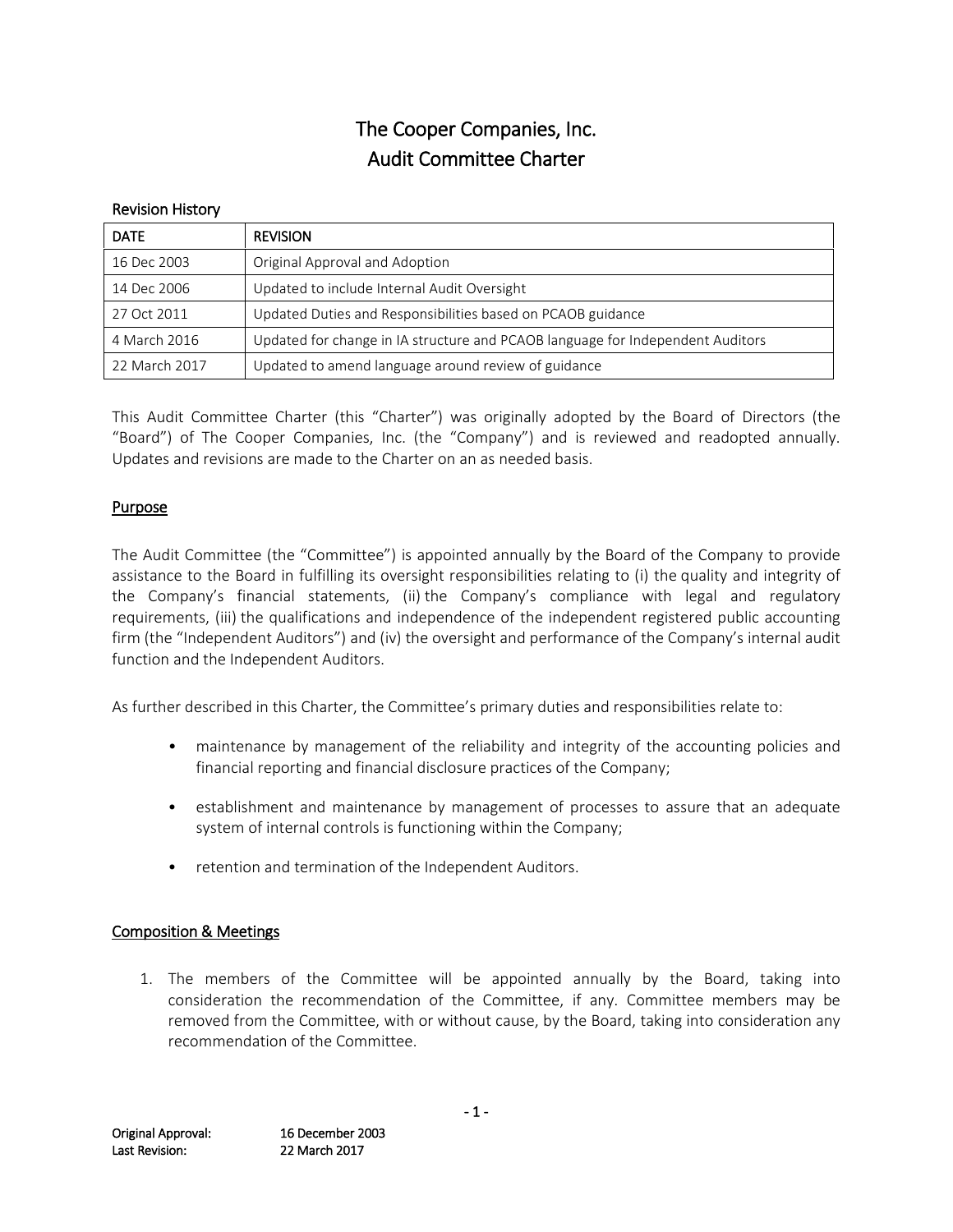- 2. The Committee shall be comprised of at least three (3) Directors selected by the Board, each of whom shall meet the independence, experience and other requirements of the New York Stock Exchange ("NYSE"), the Sarbanes-Oxley Act of 2002 and the applicable rules and regulations promulgated by the Securities and Exchange Commission (the "SEC").
- 3. All members of the Committee shall meet (or shall become within a reasonable period after appointment) the financial literacy requirements of the New York Stock Exchange. At least one member of the Committee shall be an "audit committee financial expert" as defined by the SEC. If at any time this requirement cannot be met, the Company shall disclose, pursuant to the Securities Exchange Act of 1934 (the "Exchange Act"), the reasons why at least one member of the Committee is not an "audit committee financial expert".
- 4. No member of the Committee shall simultaneously serve on the audit committees of more than three (3) public companies, including the Company's, unless the Board determines that such simultaneous service would not impair the ability of such member to effectively serve on the Committee. Such determination, if applicable, shall be disclosed in the Company's annual proxy statement.
- *5.* No member of the Committee shall receive any compensation from the Company other than (i) the approved Director's fees, as paid in cash, stock, options, or other compensation or benefits available to all Directors, and (ii) a pension or similar deferred compensation from the Company for prior service which is not contingent on continued or future service to the Company. No member of the Committee, and no member's firm, may receive any direct or indirect compensation from the Company for services as a consultant or legal or financial advisor.
- 6. The Board will designate a Committee Chairperson (the "Chair") who shall have authority to act in certain circumstances on behalf of the Committee between meetings.
- 7. The Committee shall meet at least four times annually, or more frequently as circumstances dictate. Meetings may be held in person or telephonically as agreed by all Audit Committee members.
- 8. The Committee shall also periodically meet separately with management, the head of the internal audit function and representatives of the Independent Auditors at such times and as often as the Committee deems necessary.

## Duties & Responsibilities

To fulfill its duties and responsibilities, the Committee shall undertake the following:

1. The Committee shall discuss and reassess, at least annually, the adequacy of this Charter. To the extent believed appropriate by the Committee, the Committee shall make recommendations to the Board to update or otherwise modify this Charter. The Committee shall also perform a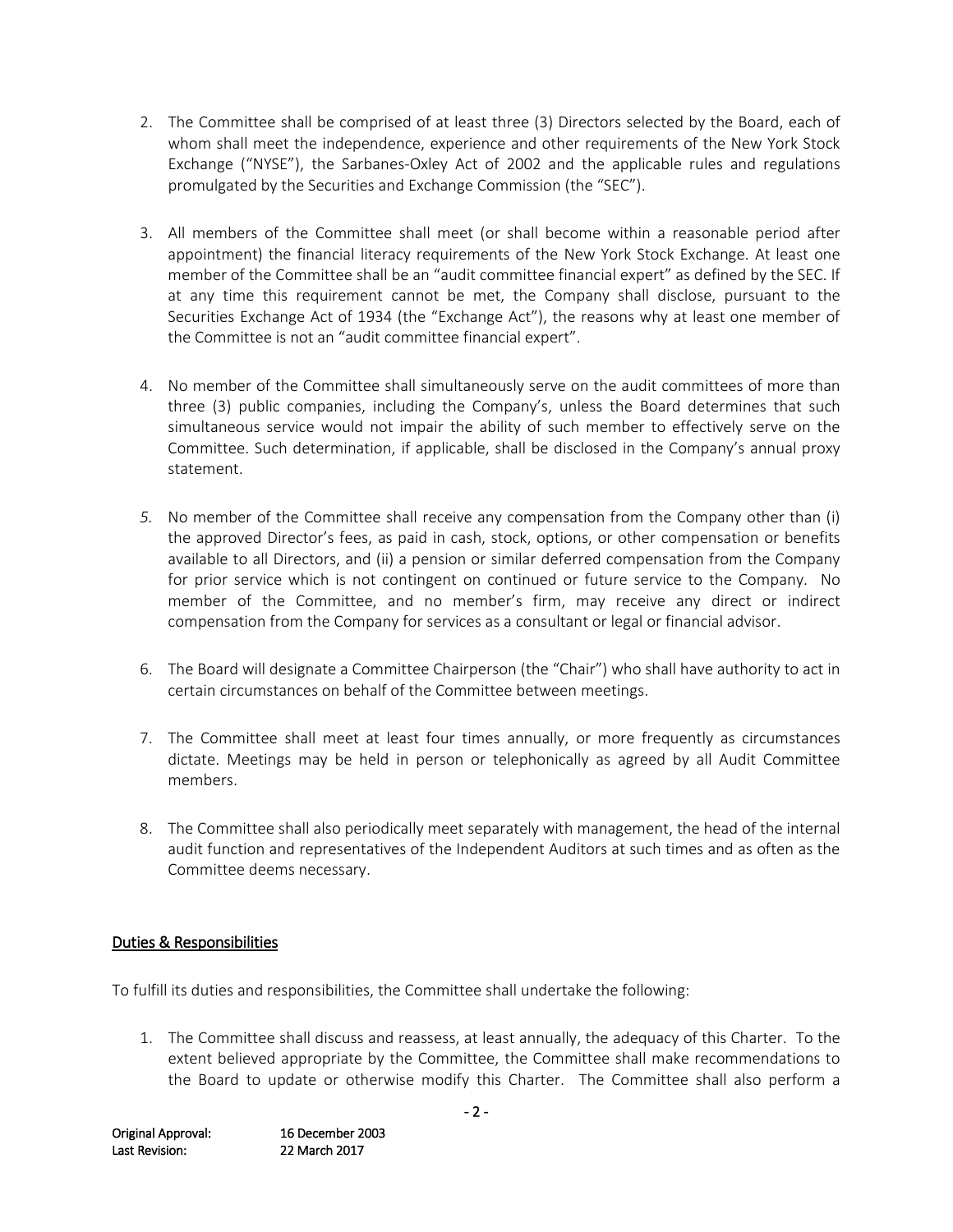review and evaluation, at least annually, of the performance of the Committee and its members, including compliance with this Charter. The Committee shall conduct this evaluation in such manner as it deems appropriate.

- 2. The Committee shall review the Company's audited financial statements and quarterly financial statements with management and the Independent Auditors prior to filing with the SEC. In addition, the Committee will discuss (i) any items required to be communicated by the Independent Auditors under the standards and related rules of the Public Company Accounting Oversight Board ("PCAOB"), and (ii) the Company's disclosures in SEC filings under "Management's Discussion and Analysis of Financial Condition and Results of Operations."
- 3. The Committee shall discuss, in a general fashion, the Company's earnings press release, the types of information to be publicly disclosed, and the type of presentation to be made, as well as other financial information which may be made available to the public from time to time. Such discussions shall take place in advance of each earnings release in which the Company may provide earnings guidance.
- 4. The Committee, based upon its review and discussions in paragraph 2 above and subparagraph 9(ii) below, shall recommend on behalf of the Board whether or not the audited financial statements shall be included in the Company's Annual Report on Form 10-K.
- 5. The Committee shall review and discuss with management and the Independent Auditors: (i) major issues regarding accounting principles and financial statement presentations, application of accounting principles, or the Company's internal controls; (ii) any analyses of judgments made in connection with the preparation of the Company's financial statements, including analyses of the effects of alternative GAAP methods on the Company's financial statements; and (iii) the effect of regulatory and accounting initiatives on the Company's financial statements.
- 6. The Committee shall provide a report with respect to the audited financial statements to be included in the Company's annual Proxy Statement.
- 7. The Committee shall periodically discuss with management the Company's risk assessment and management policies and guidelines, including the Company's significant financial risk exposures and the steps that management has taken to monitor and control such exposures.
- 8. The Committee shall be directly responsible for the appointment, compensation, retention and oversight of the work of the Independent Auditors for the purpose of preparing or issuing an audit report or related work or performing other audit, review or attest services for the Company, and the Independent Auditors shall report directly to the Committee. All engagements of the Independent Auditors for any audit or non-audit services shall be subject to pre-approval by the Committee explicitly, or through policies and procedures developed by the Committee for this purpose.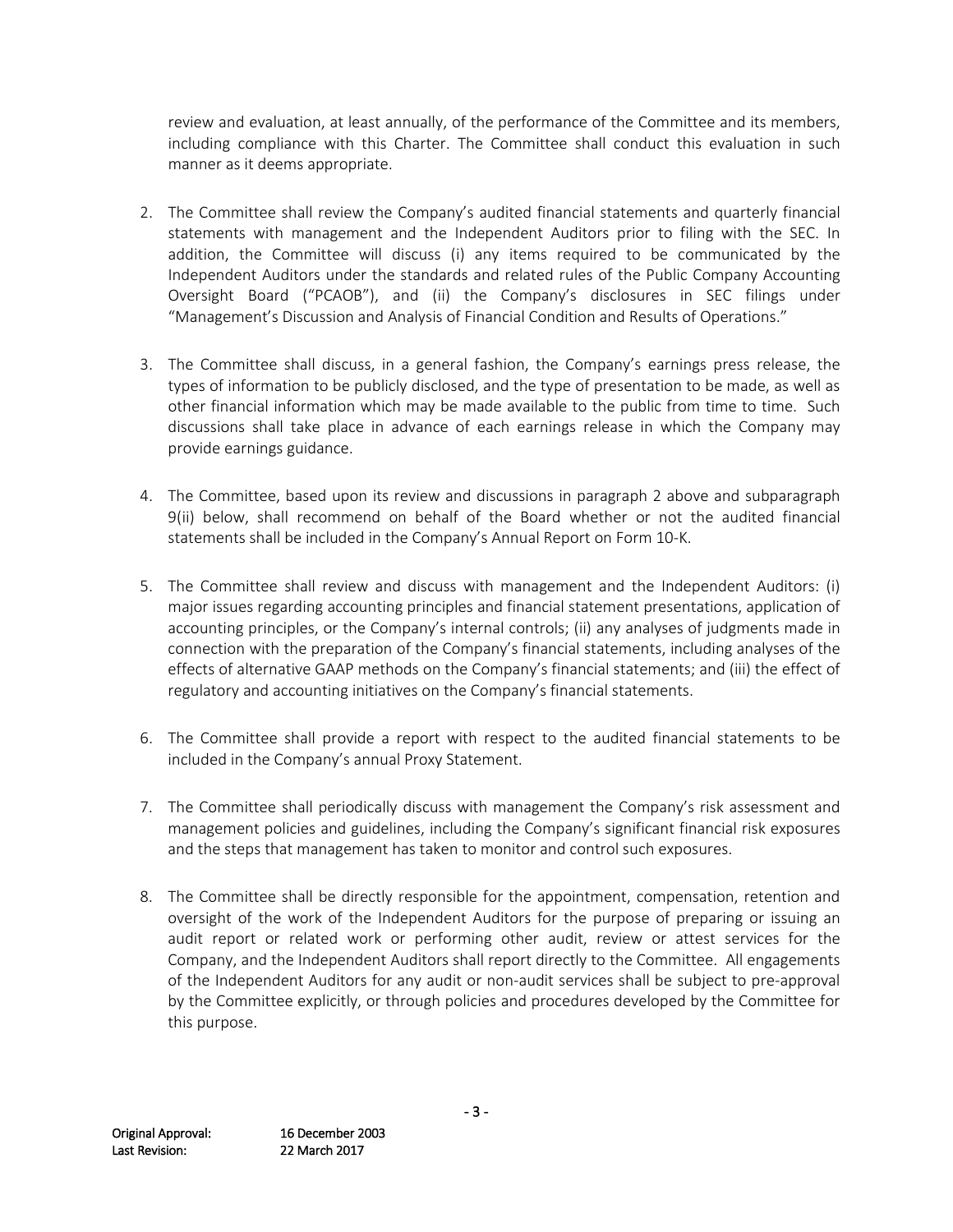9. The Committee shall, at least annually, review the independence and quality control procedures of the Independent Auditors and the experience and qualifications of the Independent Auditors' senior personnel that are providing audit services to the Company. In conducting its review the Committee shall:

(i) obtain and review such written reports prepared by the Independent Auditors as are required by the PCAOB, SEC or other accounting authorities.

(ii) discuss with the Independent Auditors its independence from the Company consistent with PCAOB Rules, and consider the impact that any relationships or services may have on the objectivity and independence of the Independent Auditors.

(iii) confirm with the Independent Auditors that the Independent Auditors are in compliance with the partner rotation requirements established by the SEC.

- 10. The Committee shall set clear hiring policies regarding the Company's hiring of present or former employees of Independent Auditors.
- 11. The Committee shall receive and review the report that the Independent Auditors are required to make to the Committee regarding all critical accounting policies and practices used, all alternative treatments within GAAP for policies and practices related to material items that have been discussed with management, ramifications of the use of such alternative disclosures and treatments, and the treatment preferred by the independent auditor, and any other material written communications between the Independent Auditors and management, such as any management letter or schedule of unadjusted differences.
- 12. The Committee, in consultation with the Independent Auditors, shall review any problems or difficulties with audit activities and management's response. Also, the Committee shall either discuss with the Independent Auditors whether they have identified any issues of the type described in Section 10A of the Exchange Act, or the Committee shall obtain from the Independent Auditors assurances that no such issues have been identified.
- 13. The Committee shall be responsible for the development and implementation of formal guidelines and procedures for the receipt and handling of complaints regarding accounting, internal accounting controls, or auditing matters and for confidential submission by employees of concerns regarding questionable auditing or accounting matters.
- 14. The Committee shall perform such other activities and make such other recommendations to the Board on such matters, within the scope of its functions and consistent with this Charter, as may come to its attention and which in its discretion warrant consideration by the Board, including any issues regarding the integrity of financial statements, compliance with legal and regulatory requirements, performance of the Independent Auditors, and performance of internal audit functions.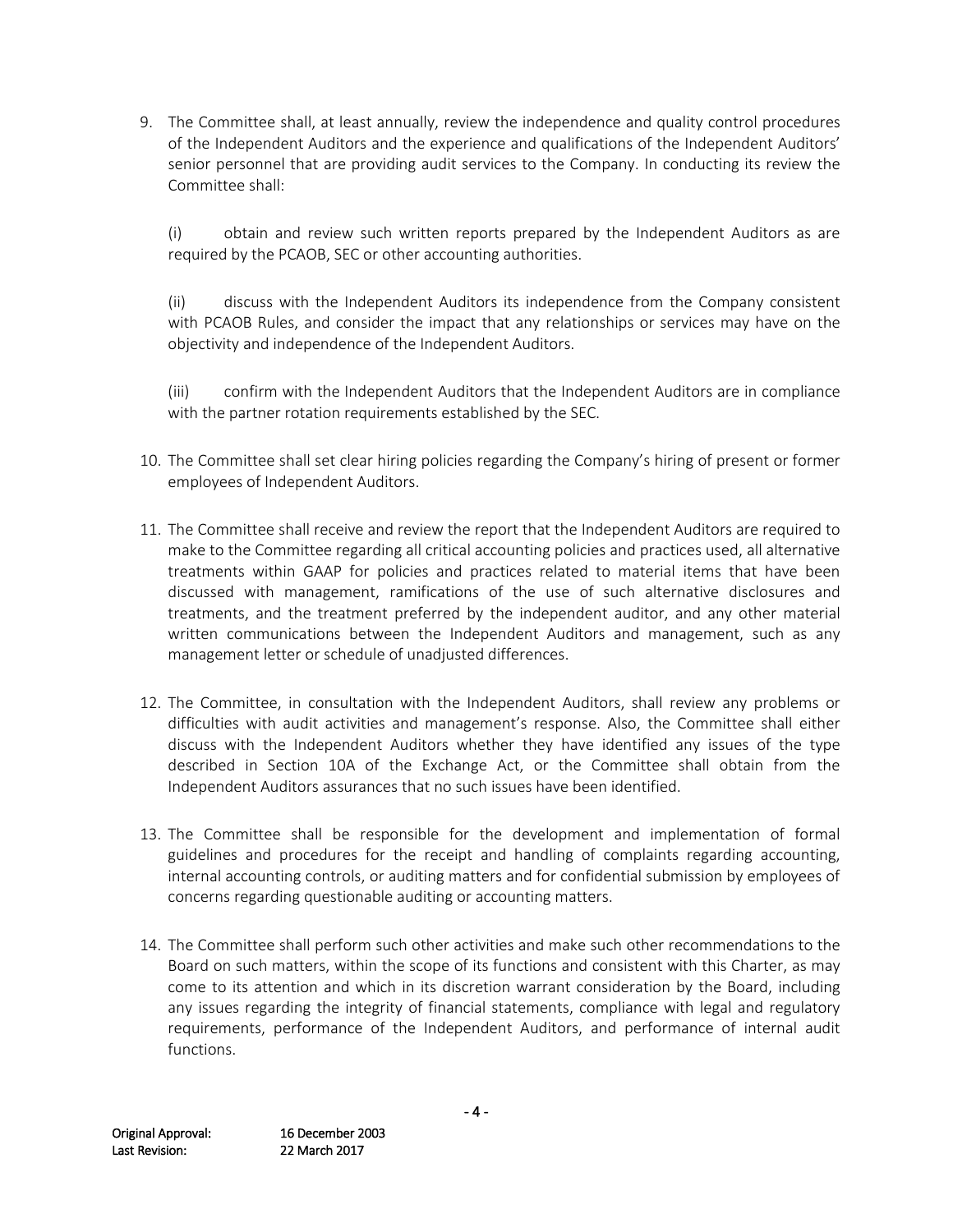- 15. The Committee may retain any independent counsel, experts or advisors (accounting, financial or otherwise) that the Committee believes to be necessary or appropriate. The Committee may also utilize the services of the Company's regular legal counsel or other advisors to the Company. The Company shall provide for funding, as determined by the Committee, for payment of compensation to the Independent Auditor for the purpose of rendering or issuing an audit report or performing other audit, review or attest services, for payment of compensation to any advisors employed by the Committee and for ordinary administrative expenses of the Committee that are necessary or appropriate in carrying out its duties.
- 16. The Company's head of the internal audit function reports to the Chair of the Committee, is ultimately responsible directly to the Board and the Committee, and reports on an administrative basis to the Company's Chief Financial Officer.
- 17. The Committee shall ensure that Internal Audit has unrestricted access to Audit Committee members and shall ensure that the Committee maintains responsibility for the oversight of the Internal Audit function and annually reviews its charter.
- 18. The Committee shall review the annual Internal Audit plan and shall provide input on scope, locations, timing and other considerations related to the execution of the annual Internal Audit plan. Internal Audit shall provide a status of all Internal Audit activities to the Committee on a regular basis but no less than quarterly.

The Committee is responsible for the duties set forth in this Charter but is not responsible for either the preparation or the auditing of the financial statements. Management has the responsibility for preparing the financial statements and implementing internal controls. The Independent Auditors have the responsibility for auditing the financial statements and attesting to the effectiveness of the Company's internal control over financial reporting. The audit is conducted by the Independent Auditors. Each member of the Committee shall be entitled to rely on the integrity of those persons within the Company and of the professionals and experts (including the internal and Independent Auditors) from which the Committee receives information and, absent actual knowledge to the contrary, the accuracy of the financial and other information provided to the Committee by such persons, professionals or experts. Further, auditing literature, particularly Public Company Accounting Oversight Board ("PCAOB") AU Section 722, defines the term "review" to include a particular set of required procedures to be undertaken by the Independent Auditors. The members of the Committee are not independent auditors, and the term "review" as used in this Charter is not intended to have that meaning and should not be interpreted to suggest that the Committee members can or should follow the procedures required of auditors performing reviews of financial statements.

## Disclosure of Charter

This Charter shall be made available on the Company's website at *http://www.coopercos.com*. The Company's Proxy Statement and Annual Report to Stockholders shall state the foregoing.